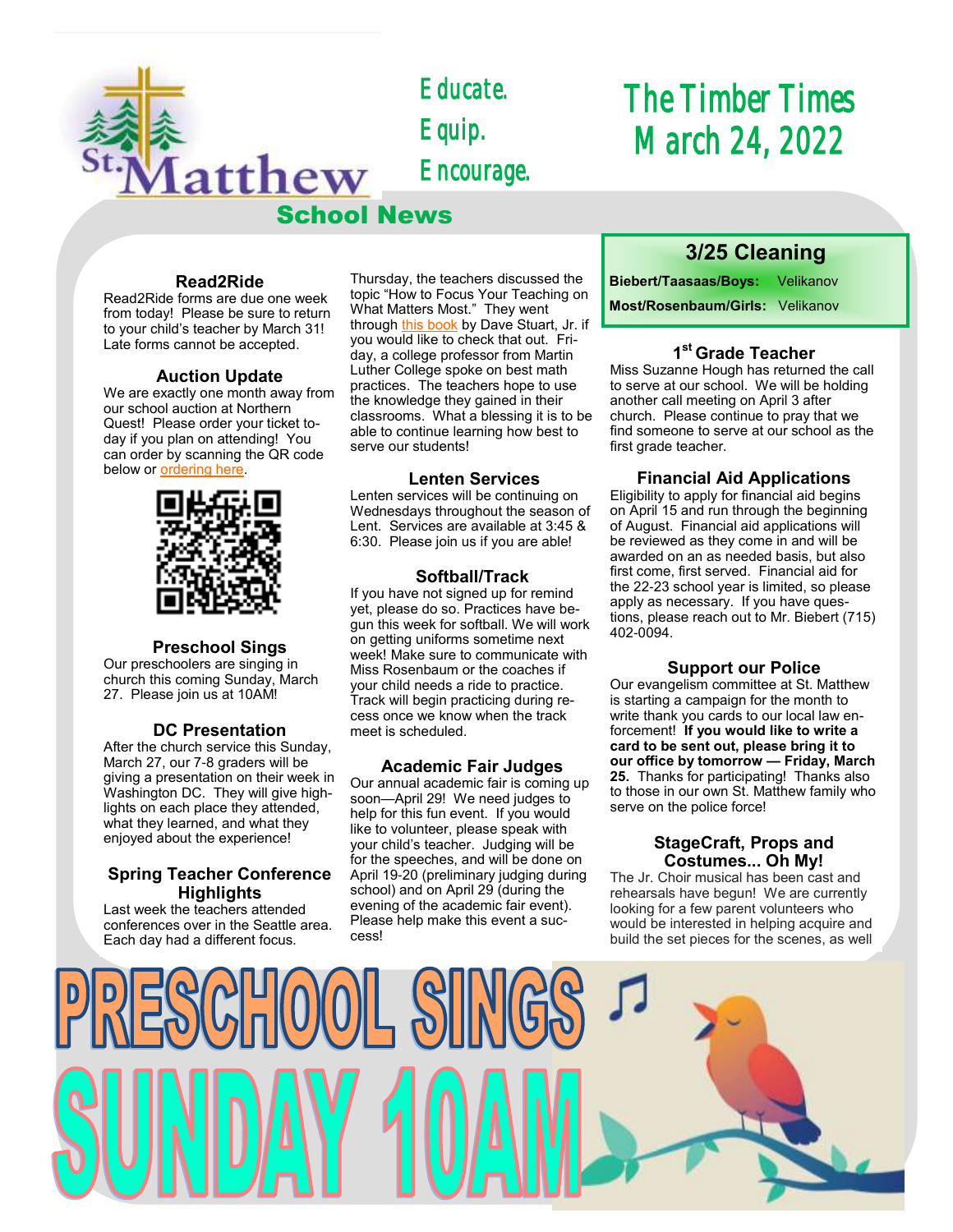as assist with acquiring or making props and costumes. Please contact Mrs. Most if you are interested in helping in any of these 3 areas. Thank you in advance for your assistance! Also, Jr. Choir parents don't forget to sign up for the Remind group to know

about any last minute changes or reminders!

## **Parenting Article**

Please view the latest parenting article [here.](https://www.naeyc.org/system/files/mib_11.4_0.pdf) This quick read is focused on redirecting negative behaviors, specifically in preschoolers. Please take a look!

## **Church Cleanup Day**

This Saturday, March 26 from 9:00AM

#### -1:00PM we will be doing some light outdoor cleaning around the property. If you would like to join us during this time, please bring a rake and some gardening gloves! Thank you in advance for helping!

## Classroom News

#### **Preschool News**

#### Miss Donna Lindsay(509.638.5361)

After a five-day break, we are ready to get back into the swing of preschool, again. We are now covering a new theme – Pets. We first decided, as a class, what makes an animal a pet. A pet does NOT have to live in your house. Horses, goats, rabbits, ducks, turtles, pigs, etc. make great pets. Some questions to ask which categorize an animal to be a pet: Do you give them food and water? Do you play with them and offer them exercise? Do they have a nice place to sleep? Do they have a name? If the answer is YES, then they are a pet!!

Our centers are geared towards our Pet Theme, also. We have paint stamping in our Art Center . . . stamping with real dog bones. Why not?? Our kitchen set has been transformed into a veterinary clinic located in our Drama Center. The children can pretend to be a doctor and give the stuffed animals a checkup. They can even put bandages on their "patients" and listen to their hearts beat. Our Listening Center has the book, Pug Meets Pig. This is a cute story about two very different pets who eventually become friends.

Along with our new centers, we had a great time this week making a cat puppet and also a green turtle with buttons on its shell. You know by now that we celebrate a color every month. This month is no exception!! We are celebrating the color YELLOW this week!! We are able to find yellow shamrocks hidden all around the preschool room – with the lights on AND with the lights off!! Color days are SO much fun!!

The preschool children sing this Sunday in our 10:00 a.m. church service. The children have been working extremely hard on their song, "Jesus Loves the Little Children", and I would love for all of you to hear them. A note went home this week explaining our singing procedure. If you should have any questions, please contact me.

Next week, we will focus on the letter "Vv". Four year old classes, please bring a show 'n' tell item from home that begins with "Vv".

Our bible verse we will learn in class is Matthew 6:10 "Your will be done."

Have an amazing weekend. I hope to see all of you on Sunday to hear our preschool children sing their beautiful praises to our Lord.

## **Kindergarten News**

#### Miss Rachel Taasaas (360.271.5201)

- Read 20 minutes each night with your child. They need to hear what a fluent reader sounds like as well as be reading to you. Add minutes to the Book it calendar.
- Don't forget about your Silverwood reading log as well! You need a total of 10 hours. Sheets MUST be turned in by March 31.
- Growth Mindset Affirmation of the Week: I can exercise my brain!
- Math- Numbering a clock, telling time to the hour on an analog clock as well as a digital clock.
- We have been discussing characters and setting in the stories that we read. As you read with your child at night ask them to identify these story elements.

#### **Memory Work**

**March 31-** I myself will see him with my own eyes- I, and not another. How my heart yearns within me! Job 19:27

#### **Literature Bags**

I will be sending home Literature Bags this afternoon. Please review the inventory sheet and make sure all books and materials are in the bag. You will be responsible for any missing items. Literature bags are just another way to introduce new books to your child. The bag needs to be returned on Tuesday, March 29. A new bag will be sent home after Spring Break.

#### **Spring Musical**

A large portion of our class time will be used for practicing songs and choreography for the Spring Musical. Please make sure you are working with your child at home on their lines. They need to say their lines LOUDLY and CLEARLY.  **March Madness**

It's "Miss Nelson is Missing" vs. "Cesar Takes a Break" stay tuned to find out who the winner is!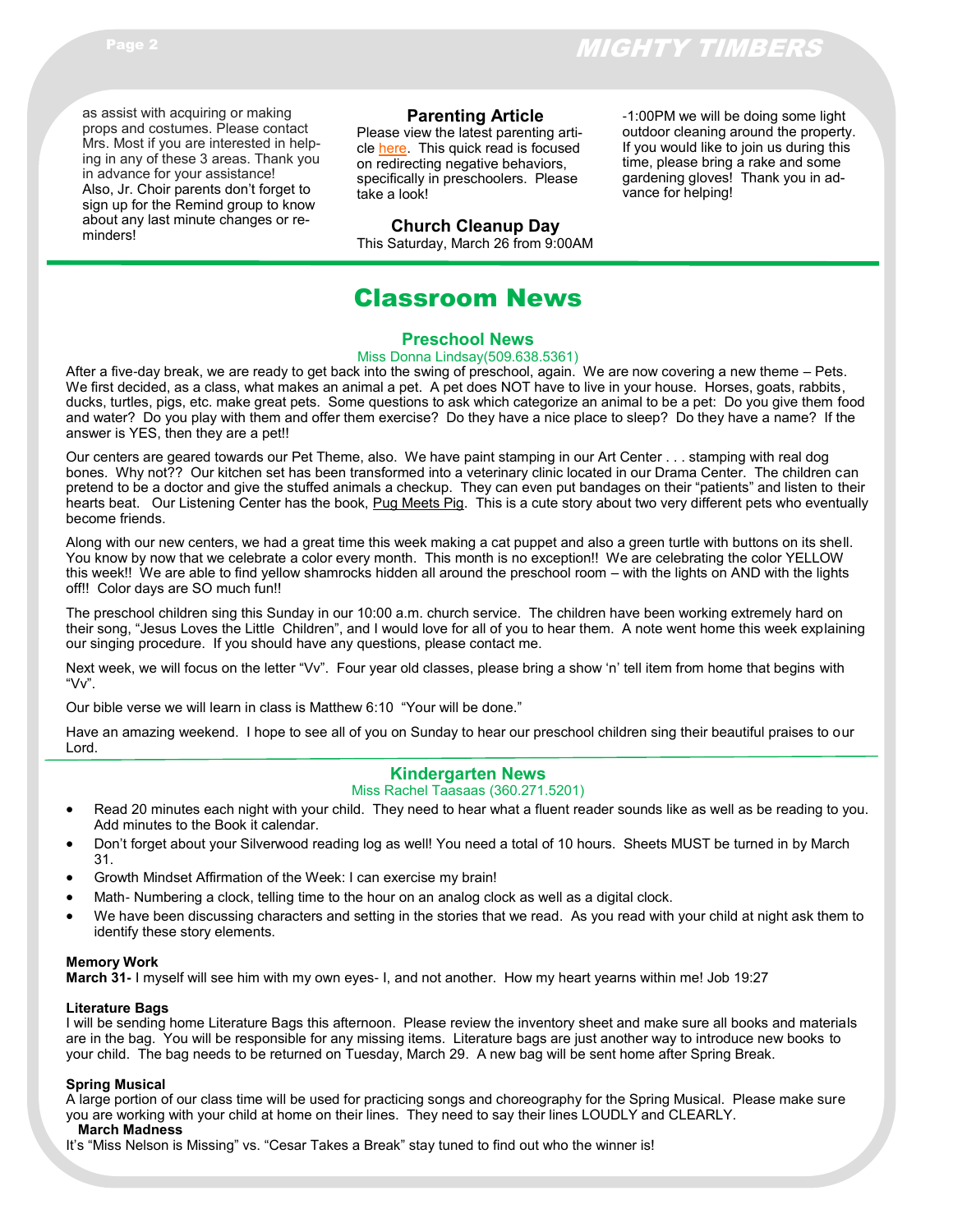#### **Weather**

As it is starting to get warmer kids just need a light jacket. Sometimes as they run around their warmer winter coats are a little too much.

#### **Baby Wipes**

We are out of baby wipes again. Next time someone goes to Costco if you could pick up a box of wipes we would really appreciate it. Thank you!!

#### **THANK YOU!!**

Thank you for all of the love you showered me with on my birthday! I am so blessed to have your children in my class, they are all such a joy and I love them tremendously!!

## **1st-2nd Grade News**

Miss Erika Rosenbaum (269.326.5437)

#### **Memory Work/ Christlight**

- 3/28 1 John 1:7b
- 3/31 2nd Article of Apostle's Creed
- Please read the Bible stories (Peter's Sin and Jesus' Trial Before Pilate) from this week with your child this weekend and sign and return the YELLOW sheet. A new colored sheet will be in the PINK folder next week.

#### **1st Grade Homework**

- Purple bookmark (Theme 7-3) will be due March 28.
- Lightning Words (Theme 8-2) will be due April 1. Please return or a free pass will be used.
- Spelling test will be on April 1. We are working on adding -s to naming words. These are the words for next week: cup, cups, frog, frogs, tree, trees, gloves, birds, about, because
- Read 20 minutes a day. Make sure to be adding your minutes to the Book It calendar and the Silverwood challenge log.

#### **2nd Grade Homework**

- Spelling test will be on March 11.We are working on knowing when to add -es or s to make a noun plural along with a few review words. These are the words for next week: plants, benches, buses, dresses, dishes, boxes, buzzes, heroes, best, upon, these, sing.
- Read 20 minutes a day. Make sure to be adding your minutes to the Book It calendar and the Silverwood challenge log.

#### **Extra Notes**

- We are in need of some tissue boxes and some more paper plates as our supply is almost out. If you are able to donate a few boxes of tissues or some paper plates that would be greatly appreciated! Thanks in advance.
- Continue to read and take the Accelerated Reader tests at home when your child finishes a book!
- The March Book It Calendars will be due on April 1.
- The Silverwood Reading challenge needs to be returned by March 31 (NO LATER)!
- Thank you to everyone who donated something for our auction baskets!
- As a new quarter begins, free passes start over again. Each child is given 4 free passes for the final quarter. Let's continue to work hard every day and finish the year strong!
- Please continue to have your child bring a water bottle to school.
- Report cards will be sent home on Monday, March 28. Please let me know if you have any questions about the report cards. Then sign the envelope and return it to me empty by April 1. Thank you!

## **3rd-4th Grade News**

#### Mrs. Michelle Most (832.212.9102)

It's that time of year again when the academic fair is upon us. The children will be choosing which style of "speech" they will be working on for the fair tomorrow, along with a slip of paper explaining things. We will then be getting any items together next week, but the majority of the work for it will be getting done at home. Preliminary judging will be on April 19 & 20. They will need it near perfect by these dates.

**\*\*\*Read for 20 minutes at home** - We will be doing D.E.A.R. (Drop Everything And Read) time in class this week and next. If we can't get to it that day, then it will be a homework assignment just without the log.

**Accelerated Reader or A.R**. can now be accessed from the comforts of your home! Just follow to find the link google [school.stmatthewspokane.org](http://school.stmatthewspokane.org/) > elementary school > classroom pages > [[Most\]](https://global-zone05.renaissance-go.com/welcomeportal/299566)

**Writing** - The children have been working hard on writing and sharing poetry. It has been so much fun! We have many budding poets in our class!

**Science** - We wrap up studying Space today with a cumulative test on all that they learned only there weren't any questions to answer! Next week we move onto life science.

**Social Studies** - Next week we will be taking a look at Entrepreneurs in Washington.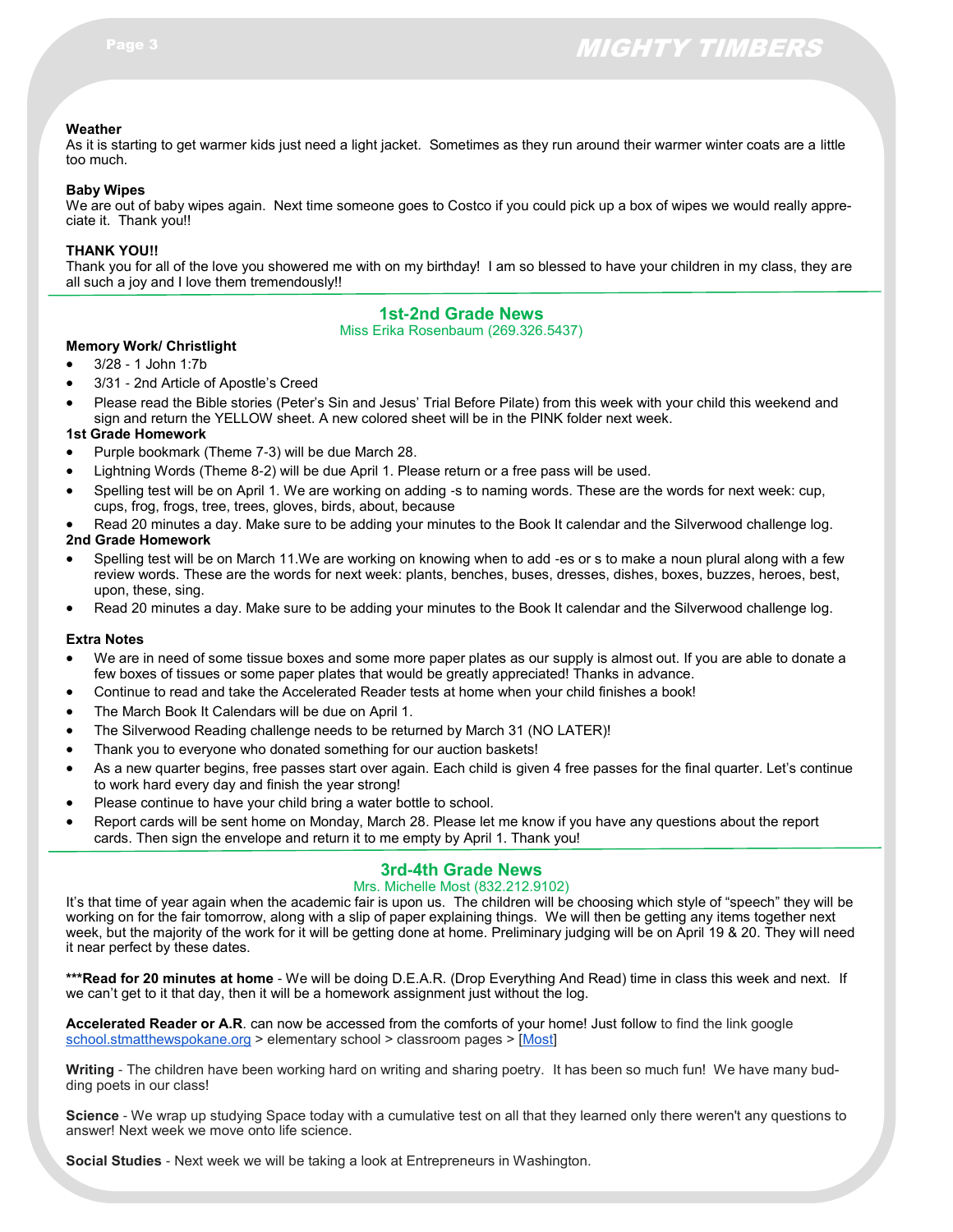#### **Extra Notes**-

- **3rd Quarter Ends tomorrow -** Please be checking out how your child is doing in class on Jupiter Ed. Some are struggling to stay on top of getting their assignments finished in a timely manner and handed in. Report cards will be sent home on Monday.
- **Midweek Lenten Services -** Please join us after school for our midweek Lenten services and we learn about our Savior's journey to the cross. The services will be at 3:45 and 6:30 each Wednesday. I will be playing the piano for the 3:45 service, so any child not picked up by 3:40 will be sent over to Miss Taasaas' room to be picked up.
- **Read-to-Ride and Book-it -** are due by March 31.
- **Classroom Donations -** We are in need of some forks, spoons, and wet wipes (baby wipes from Costco). If you'd be willing to pick up a box or two from Walmart, etc. Please let me know, so we don't end up with 20 boxes of them as we come to the end of the year. Thank you in advance.

Have a blessed week in the Lord!

## **5th-8th Grade News**

#### Mr. Jacob Biebert (715.402.0094)

The sun was shining and the learning was rocking all week downstairs at St. Matthew. It is crazy to think that we are on the precipice of the  $4<sup>th</sup>$  quarter already. Where has all the time gone? There are so many things yet to do/learn. But, we take advantage of the time we have, while we have it.

Here is next week's memory work:

Monday 3/28: 1 Timothy 6:7,8, Hebrews 13:5; Tuesday 3/29: 3<sup>rd</sup> Article up to "or come to him"; Thursday 3/31: Hymn 473: 1,3,4; Friday 4/1: Matthew 7:7, Matthew 11:28

The 5-6<sup>th</sup> grade history class is just about ready for the "big time" when it comes to our country's history. We are almost ready to dig into the American Revolution and its lead up. The foundation has been set as we are finishing up our discussion on how France and Spain also aided in the development of our country. This brought us into the discussion of the French and Indian War. We should be ready for a test by next week Thursday. Study guides will be passed out on Monday.

The 7-8<sup>th</sup> graders have been viewing a video in history on what effects the Lewis and Clark expedition had on the Native Americans that were encountered along the way. It has been quite interesting to see the fear the Natives have for their culture dying out, which at one time, and could still be, a real possibility. This possibility could be the fate of our culture as well someday.

Selectively Permeable Membranes is a mouthful to say, but a ton of fun to learn about. Students in 5-8<sup>th</sup> grade science have been learning more about the cell's transport system this week. This discussion has also allowed us to grow in appreciation for the process of diffusion and how God has created our cells to be extremely efficient in the way they transport materials. We also identified scientifically why plants shrivel up, and why freshwater life cannot survive in saltwater.

I pray that God blesses each of your weekends. Enjoy the wonderful weather we have been blessed with. Also, don't forget that the 7-8<sup>th</sup> grade D.C. kids are giving their final presentation of their trip this Sunday around 11.

#### God Bless!